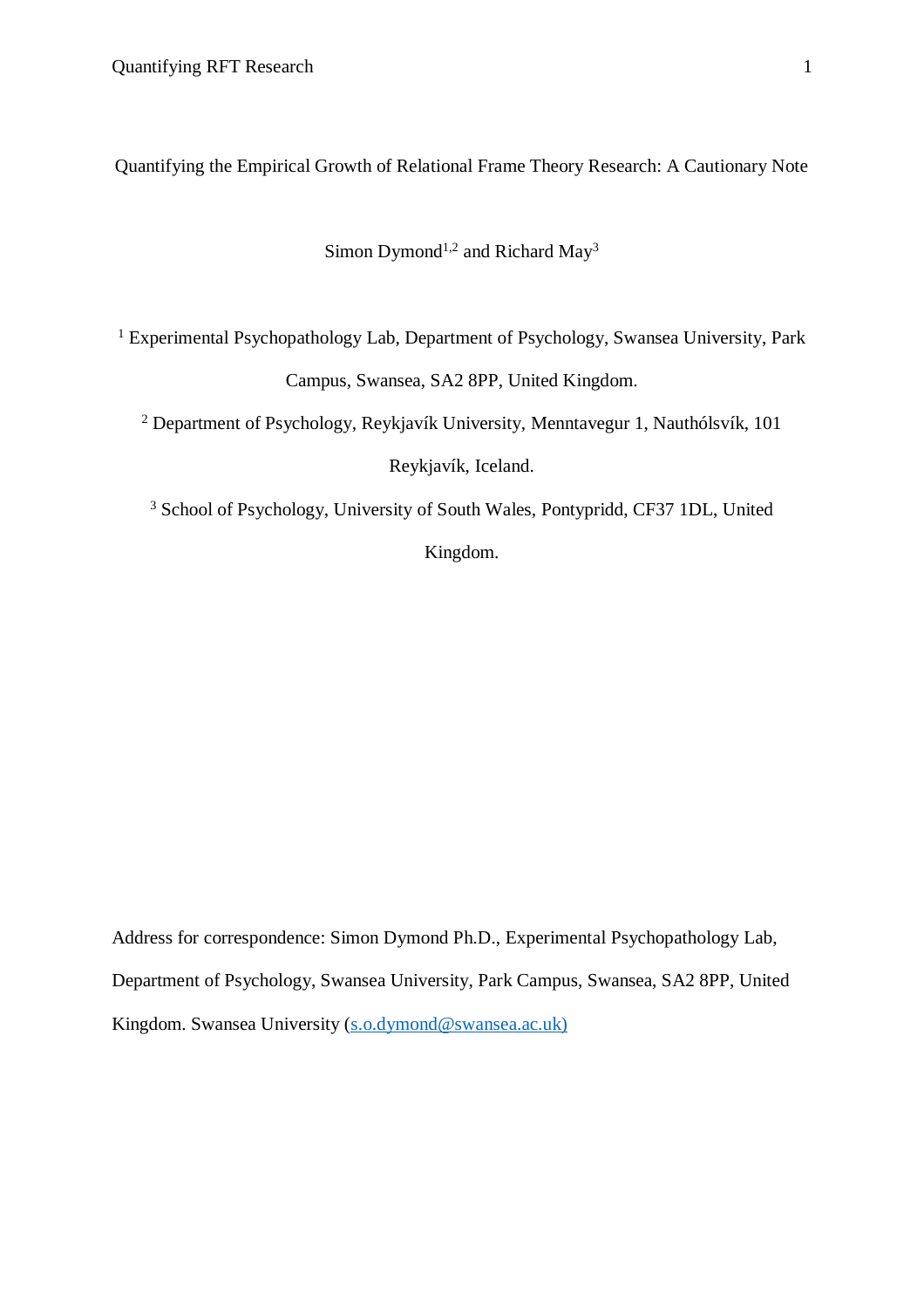#### Abstract

Relational frame theory (RFT) is a modern, contextual behavioral theory of human language and cognition. A recent article by O'Connor, Farrell, Munnelly and McHugh (2017) provided an updated citation analysis of data-based and nondata-based articles citing RFT-related terms as a proxy for the influence RFT has had on the scientific literature. Here, we evaluate the claims made by O'Connor et al. and suggest that caution should be exercised when interpreting some of their findings. Progress has, in many ways, clearly been made but we argue that the analysis of the growth in RFT outputs is more nuanced than at first appears.

*Keywords*: relational frame theory, citation analysis.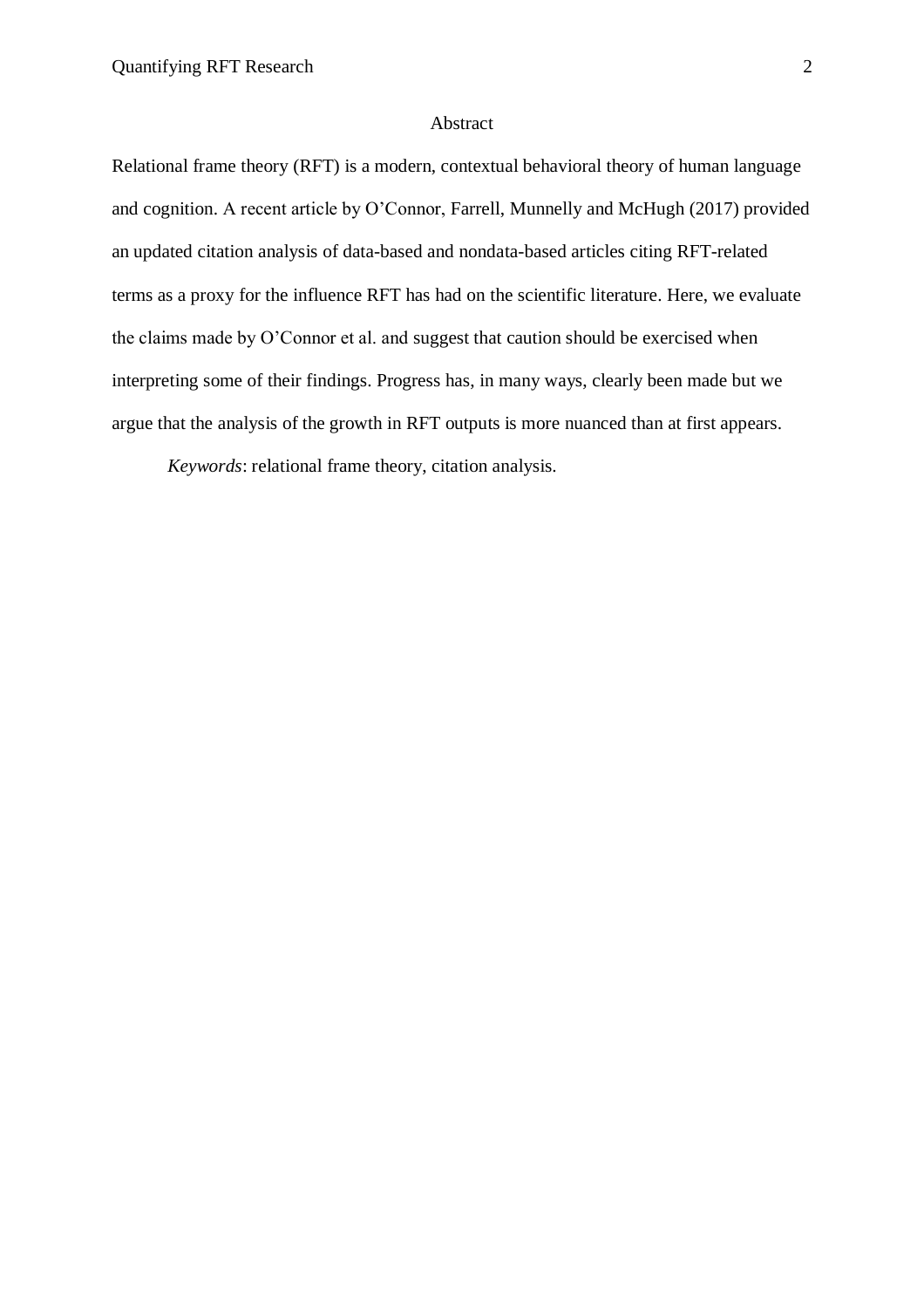Scientific behavior is human behavior. It is the collective enterprise of humans acting socially, of humans cooperating (Hayes, Sanford, & Chin, 2017). Science does however tend to advance rather slowly, which may be evidenced by the cumulative addition of citable outputs in a field's corpus of knowledge. At any time, humans may evaluate and inspect the scientific literature or knowledge base to detect trends and identify areas growing or in need of cultivation.

Within the burgeoning field of behavioral science, perhaps no theoretical account of human language and cognition has contributed as much as relational frame theory (RFT). Now over thirty years old, RFT is still young enough to be considered a contemporary theory of language and cognition. It posits a relational basis to language, which is acquired, refined and maintained as a generalized form of operant behavior. It is surprisingly simple at its core, yet can often be rebarbative and obtuse to the naïve reader. It has spawned one of the most popular and effective forms of psychotherapy, Acceptance and Commitment Therapy (Hayes, Strosahl & Wilson, 2012), inspired numerous other applications (see, Dymond & Roche, 2013), and is part of one of the world's largest professional organizations, the Association for Contextual Behavioral Science, of which *the Journal of Contextual Behavioral Science* is its official organ.

Given such an impressive track record for a young theory, it might be tempting to sit back and appreciate what RFT has done and admire its prescience. However, theories such as RFT are not souvenirs, to be preserved and polished off and passed around the scientific community on special occasions as a sign of how much progress we've made (Hayes, 1996). Instead, theories are tools, intended to be useful only to the extent to which they help guide the behavior of scientists in the goals of prediction and control; as such, theories are dynamic. If they stop evolving, they gather dust and die. Theories are, then, only as good as the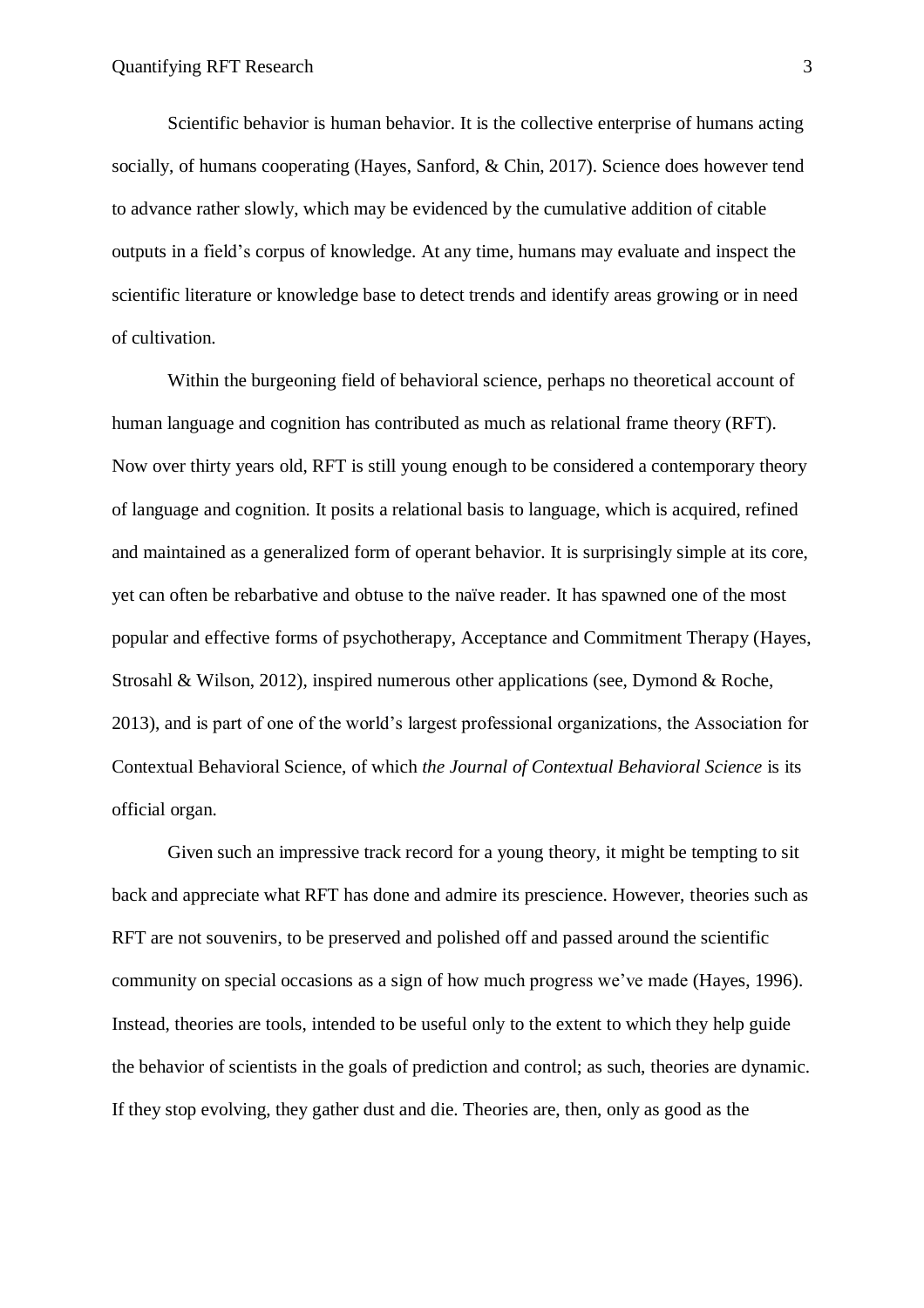research they generate and the explanations they enable scientists to make, the grants to get, the students to supervise, the papers to publish, and the mouths to feed, etc.

Bibliometric or citation analyses of the articles which make up the extant scientific literature at any one time are a useful method of assessing the contribution made by theories like RFT. For example, armed only with an Internet connection and falling short of a full citation analysis, we conducted a Web of Science (http://wok.mimas.ac.uk/) literature search for the terms "relational frame theory" between 2000 and May 2017, and refined by the research areas of "psychology" and "behavioral science". The search results are shown in Figure 1, which shows a steady upwards trend, with a doubling of output between 2014 and 2016. But, appearances may be deceptive; these data are likely to include many outputs unrelated to RFT. Ascertaining a clear picture of the current state of RFT research requires a more detailed and systematic analysis.

## \*\*\*Insert Figure 1 Here\*\*

In 2010, Dymond, May, Munnelly and Hoon evaluated the evidence base for RFT by conducting a citation analysis of data-based and nondata-based articles citing RFT-related terms as a proxy of influence or impact in the scientific literature. Citations between 1991, when empirical research on RFT was said to start, and 2008 were analyzed and it was found that RFT had "made a substantial contribution to the literature in a relatively short period of time" (Dymond et al., 2010, p. 97).

It is important to track such progress and in 2017, O'Connor, Farrell, Munnelly and McHugh updated the original citation analysis to include citations up to 2016. Substantial growth in output was detected. O'Connor et al. concluded that "over the past seven years the contribution of RFT has grown steadily with 521 articles meeting the RFT citation inclusion criteria. Of the included papers, 288 were Empirical papers (55.3%) and of these 160 were Empirical RFT (30.7%). The review period for the 17 years before the current analysis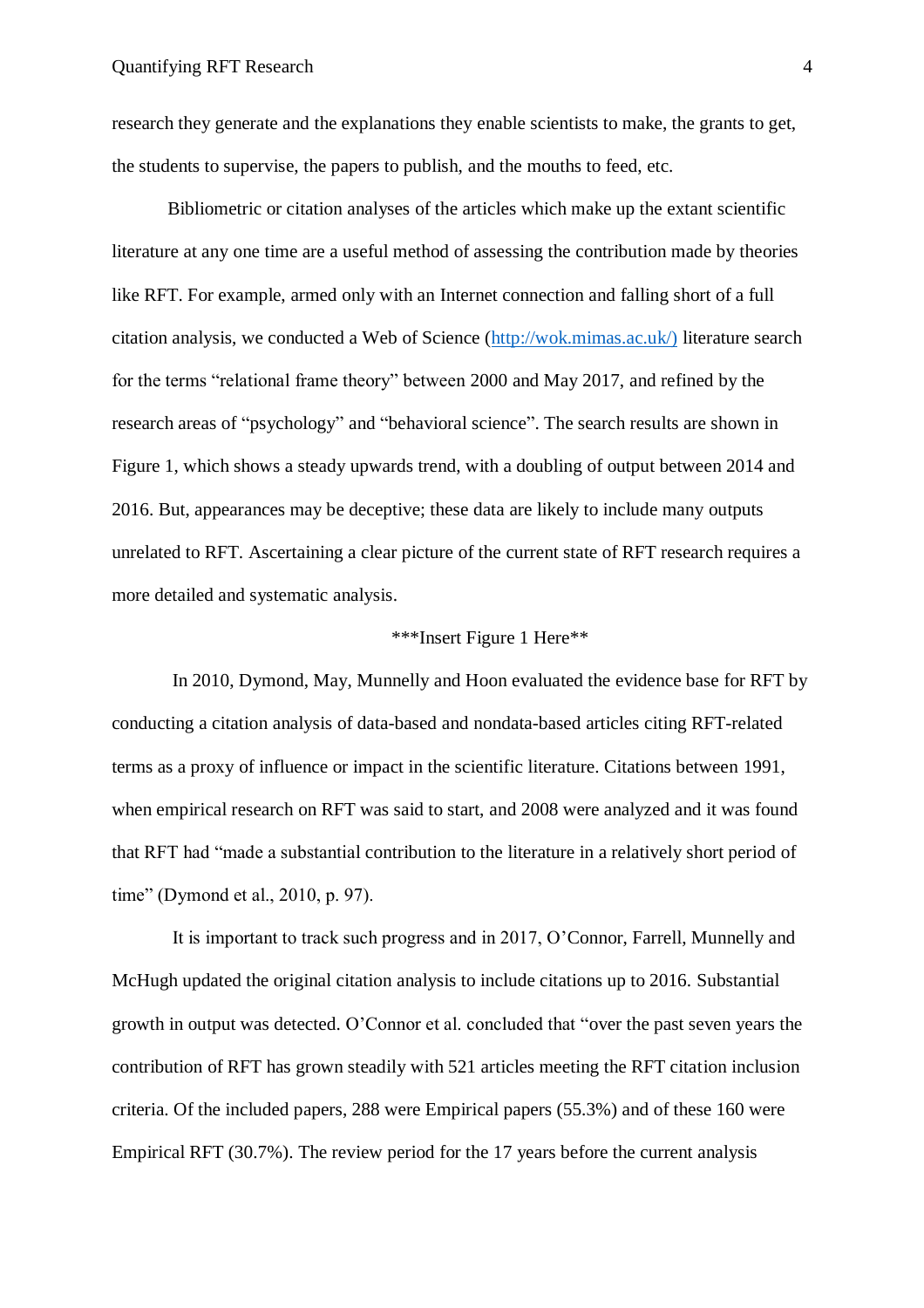revealed 62 Empirical studies, 42 of which were categorized as Empirical RFT (Dymond et al., 2010). Taken together both searches have identified 202 Empirical RFT articles." (p.155).

News of this considerable growth in empirical output in such a short space of time was widely welcomed, and rightly so. For instance, RFT research was declared to be "up over 1,100% and specific tests of RFT are up over 900%" (Hayes, 2017). A graph of empirical articles on RFT, related empirical and total empirical articles was also tweeted showing the increase of "over 1000% per year in the last 7 years compared to the first 17" (Hayes, 2017).

In the present paper, we suggest caution be exercised when interpreting the findings of this recent citation analysis. Progress has, in many ways, clearly been made but we argue here that the growth in RFT outputs is more nuanced than at first appears.

### **A cautionary note**

### **The search terms were too broad.**

In our original citation analysis of RFT research, we used the following three search terms: *relational frame theory, relational frames,* and *arbitrarily applicable relations*. O'Connor et al. used those terms and three more: *arbitrarily applicable relational responding, derived stimulus relations,* and *derived relational responding*. The authors argued that widening the search strategy to include these additional search terms was undertaken to "avoid the unnecessary omission of RFT citations." (O'Connor et al., 2017, p. 156). However, it is possible that the search terms may have been too broad. As a result, the search terms used may have had the opposite effect and produced a spuriously high hit rate of RFT related articles. In fairness, the authors acknowledged this possibility (p.156), but it is important to emphasize that apart from *arbitrarily applicable relational responding*, the additional search terms are in fact not specific to RFT; indeed, they are widely used by other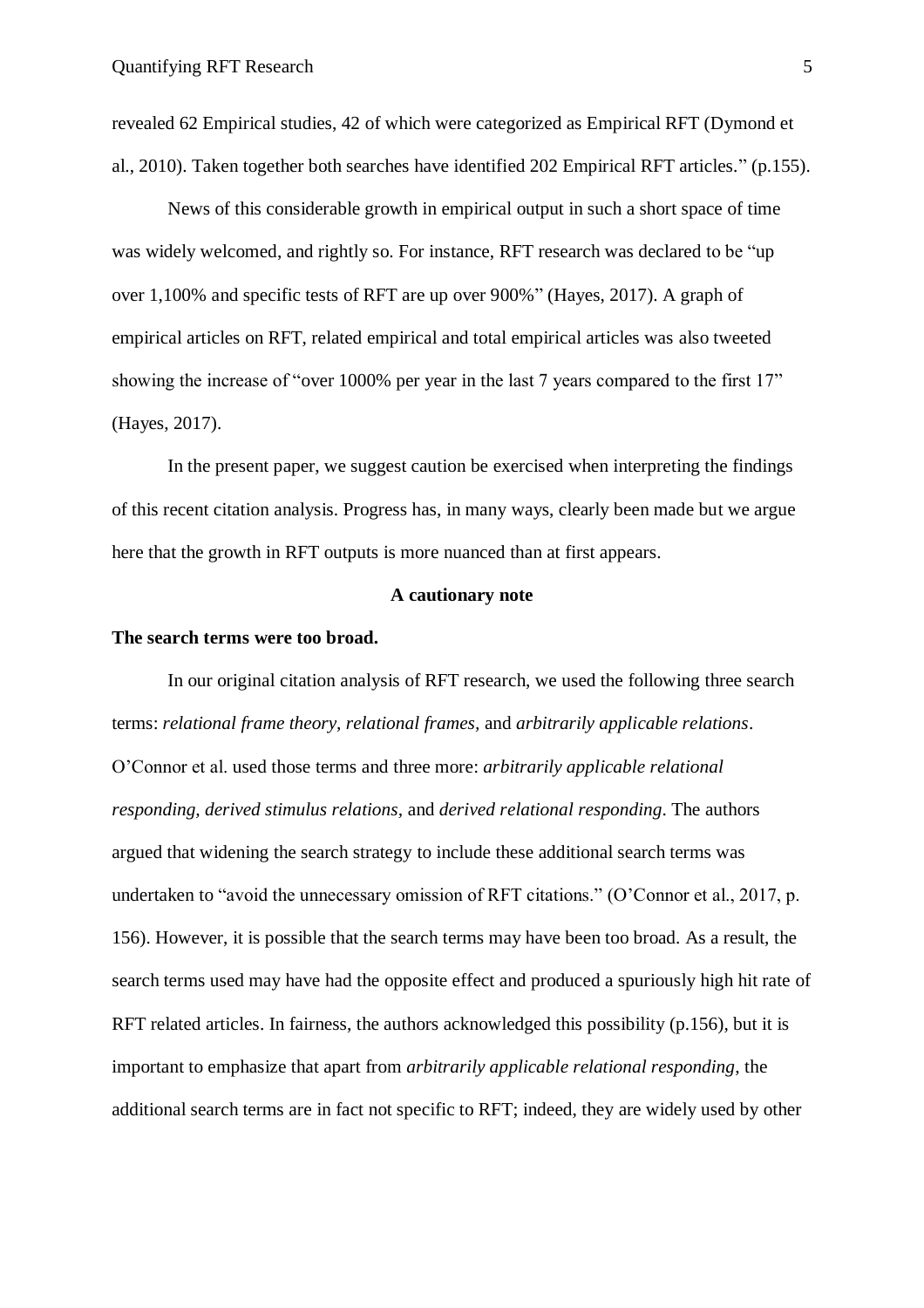theories of derived stimulus relations and were in use well before the inception of RFT as an empirical enterprise (Steele & Hayes, 1991).

#### **The definition of the Empirical articles category was too broad.**

Originally, we defined Empirical articles as those which "reported original data involving the direct manipulation of at least one independent variable and measurement of at least one dependent variable." (Dymond et al., 2010, p. 100). More recently, O'Connor et al. defined *Empirical* as those articles which "cited at least one of the search terms in text and presented original data." (p. 153). Crucially, this category of Empirical articles "encompassed a range of research designs and was not limited to studies that involved the direct manipulation of an independent variable." (p.153).

We based our definition of empirical articles on that used by previous citation analyses of the literature on verbal behavior. For instance, Sautter and LeBlanc (2006) only included studies on verbal behavior in their analysis if, "the study was empirical in nature. That is, the study included clearly defined independent and dependent variables and the results were evaluated using a research design." (p.36). Other citation analyses (e.g., Dixon, Small, & Rosales, 2007; Dymond et al., 2006) have employed a similar definition of empirical articles to classify studies as basic, applied and observational (McPherson, Bonem, Green & Osborne, 1984) or experimental and nonexperimental and conducted in the field or laboratory (Marcon-Dawson, Vicars, & Miguel, 2009).

The definition of empirical articles adopted by O'Connor et al. (2017) is therefore unusual since it abandons a central feature of the scientific method – the manipulation of an independent variable – to classify work as empirical. Of course, it is possible that the inclusion of articles from a wide range of research designs and without the requirement of an independent variable may still have generated a representative view of empirical research on RFT. The key point, however, is that the findings would differ from those of the original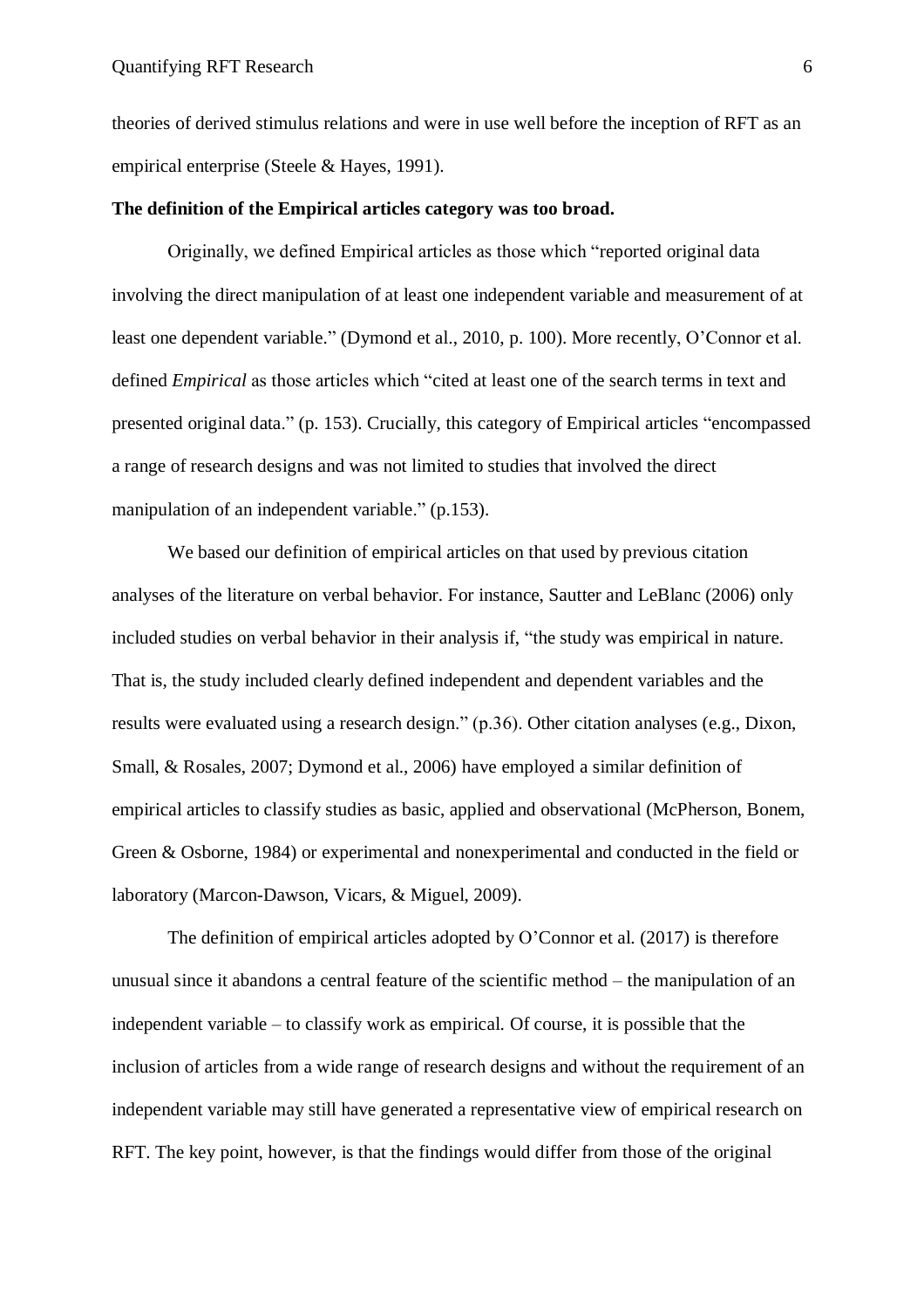citation analysis, which employed a more stringent set of criteria. It remains unclear why the original definitions, adopted across numerous previous analyses, were not employed by O'Connor et al. Thus, combined with the broader scope of the additional search terms detailed above, it is therefore likely that the results of O'Connor et al. may only partially reflect the state of RFT research since 2008. However, as wish to make clear, the O'Connor et al. analysis used different inclusion criteria from those of Dymond et al. (2010), and thus a degree of caution should be exercised when comparing the two sets of findings.

## **Articles included as Empirical RFT and Empirical Other**

The definitions used for the next level of article categories, Empirical RFT and Empirical Other, were broadly the same in the two analyses. That is, "empirical RFT articles cited at least one of the search terms in text and presented original data from studies that investigated relational framing, defined its specific properties (i.e., mutual entailment, combinatorial mutual entailment, and transformation of stimulus function) or propositions (e.g., relational framing as a generalized operant class, acquired through a history of multiple exemplar training, etc." (O'Connor et al., 2017, p.153). Articles were assigned to the Empirical Other category if they "cited at least one of the search terms in text and presented original data, but did not meet the aforementioned criteria for inclusion in the Empirical RFT subcategory" (p.154; see also, Dymond et al., 2010, p.100).

O'Connor et al. are to be applauded for providing lists of the Empirical RFT and Empirical Other articles used in their analysis; indeed, such open-access, data sharing practices should be adopted in future bibliometric research. On inspecting these lists, however, several inclusions appear problematic. Indeed, of the 160 articles categorized as Empirical RFT, it is unclear precisely in what way the article by Mason and Lee (2017), which was published in *Behavior Analysis: Research and Practice*, entitled "A Behavioral Phenomenological Inquiry of Maker Identity" was assumed to be testing a specific prediction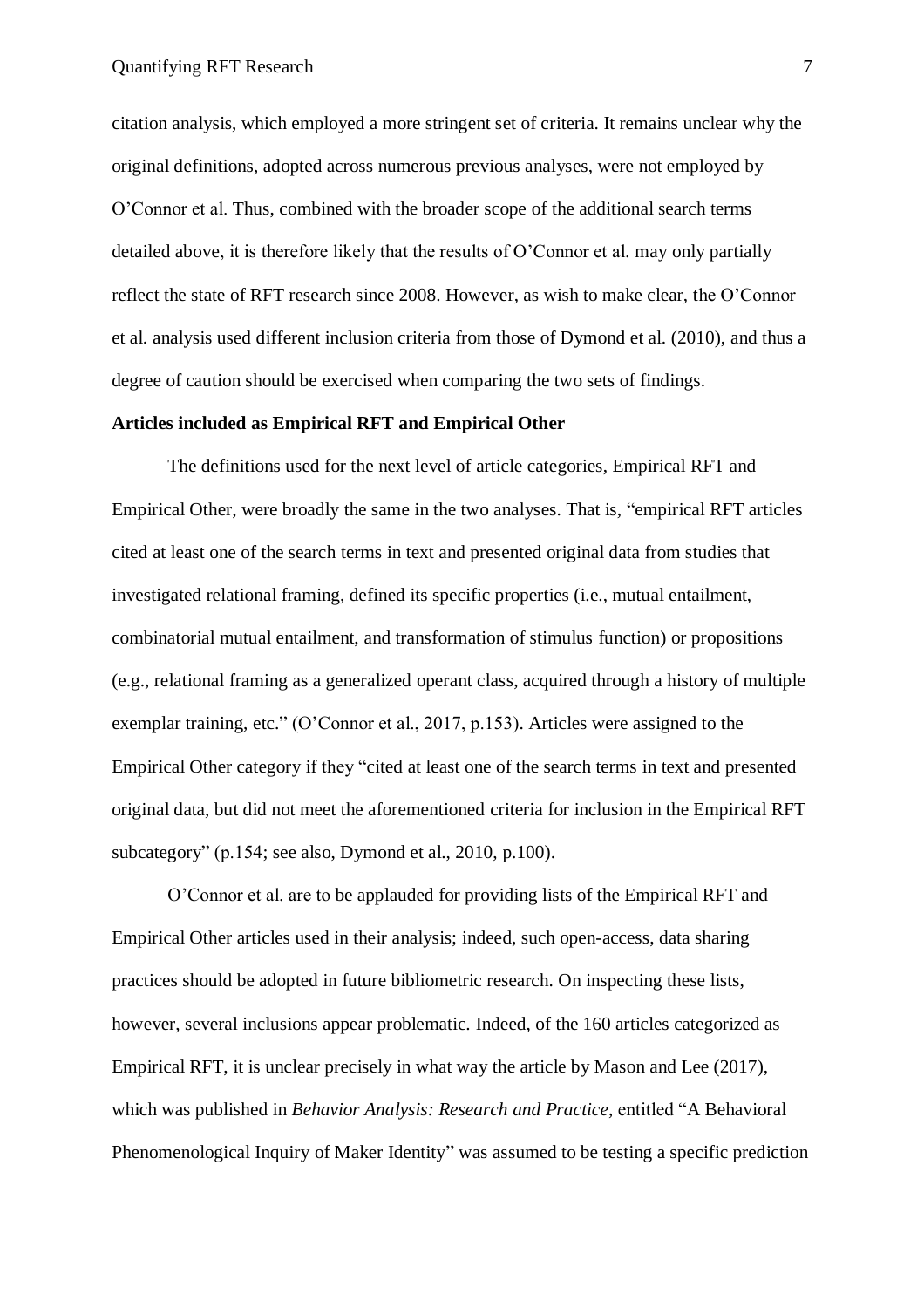or proposition of RFT. The interview-based study, which sought to determine the extent to which "makerspaces are supporting participation by students underrepresented in science, technology, engineering and mathematics (STEM) fields" by taking "a closer look at students' verbal behaviors". It is likely that the article was included because it cited one of the search terms (*relational frames*) in the Abstract and employed a qualitative research design, yet its relevance to the central tenets of RFT, which Empirical RFT articles were defined as testing or involving, remains unclear.

A further example of questionable inclusion is Miguel et al. (2015) from the domain of derived relational responding and which was included as an Empirical RFT study. In the paper, Miguel et al. report an experimental analysis of analogical reasoning; however, their findings are conceptualized and explained through the prism of Skinner's *Verbal Behavior* (1957) and Horne and Lowe's (1996) naming account. In short, alternative accounts to that offered by RFT. While, Miguel et al. (2015) is incontrovertibly empirical work concerning RFT-relevant processes, in our view, it would be inaccurate to classify it as a study which provides empirical support for RFT.

A final example that the search terms employed by O'Connor et al. may have been too broad and lead to spurious inclusions concerns our own work (May, Hawkins & Dymond, 2013). Our study was presumably included because the terms "derived relational responding" appeared in the abstract. The article describes an investigation of tact-based vocal responses on emergent intraverbal responding in learners with a diagnosis of autism; however, it does not use any of the original search terms in the text, cite any nomenclature specific to RFT, and nor does it conceptualize, analyze, or interpret the findings in terms of the central tenets of RFT. Somewhat surprisingly then, the paper was categorized as an 'Empirical RFT' paper, when in fact it could be as readily framed as a study exploring alternative accounts of derived stimulus relations (Horne & Lowe, 1996; Sidman, 1994). There are several such instances of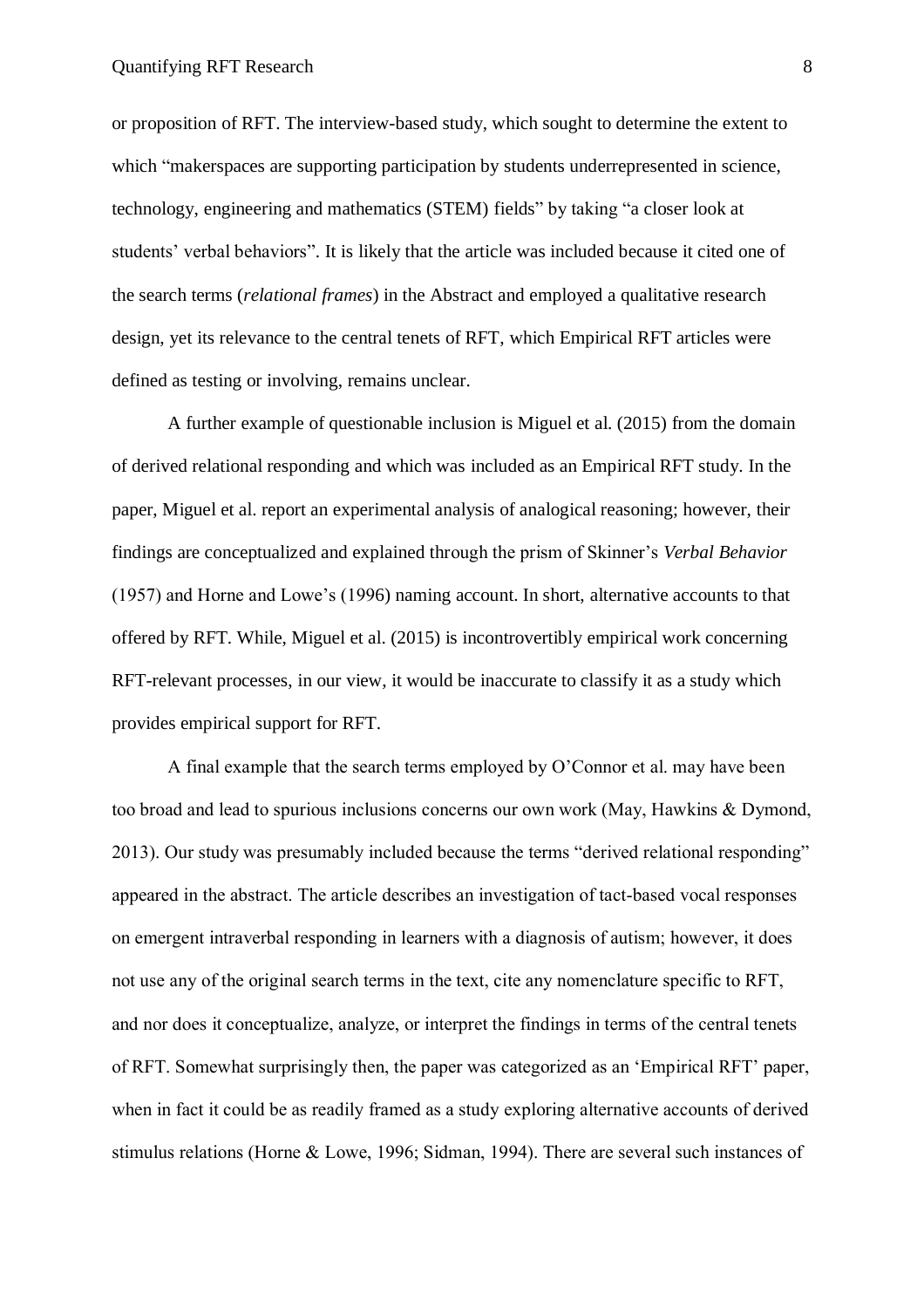questionable inclusions in the Empirical articles category; however, it is not our intention to reanalyze all the inclusions but merely to flag anomalies in the final dataset that are indicative of the issues raised above.

The remaining articles on the list of Empirical RFT articles are less problematic. It is notable, however, that many of the articles involved one specific procedure, the Implicit Relational Assessment Procedure (IRAP). If we were to identify the IRAP from either just the title or abstract of articles, then it accounts for 47 articles (or 29% of the total Empirical RFT articles).

## \*\*\*Insert Figure 2 Here\*\*\*

O'Connor et al. did not address the startling increase in IRAP research since our citation analysis. Indeed, the growth in research with this one specific procedure is perhaps the most striking change in the time since the original analysis was completed. As a means of visualizing this growth, Figure 2 shows the increase in number of Empirical RFT articles between 2000-2008 (from Dymond et al., 2010) and 2009-2016 (from O'Connor et al., 2017). A considerable number of these articles employed the IRAP, which is ostensibly a "measure of the strength of natural verbal relations, or AARRing [arbitrarily applicable relational responding]" (Barnes-Holmes, Barnes-Holmes, Luciano & McEnteggart, 2017). Studies using the IRAP have focused on implicit, response-latency based measures of attitudes, presenting real-word labels and targets or "verbal stimuli (i.e., verbal as defined by RFT)" (Barnes-Holmes et al., 2017, p.437) and measuring the most relationally coherent response pattern as a proxy for reinforcement history. Such studies may however be considered largely demonstration studies illustrating the utility of the procedure and its applicability to a whole host of attitude targets and concepts rather than empirical investigations of the underlying relational processes. Indeed, while extensive theoretical models have been developed to capture and explain performance on the IRAP (e.g., Barnes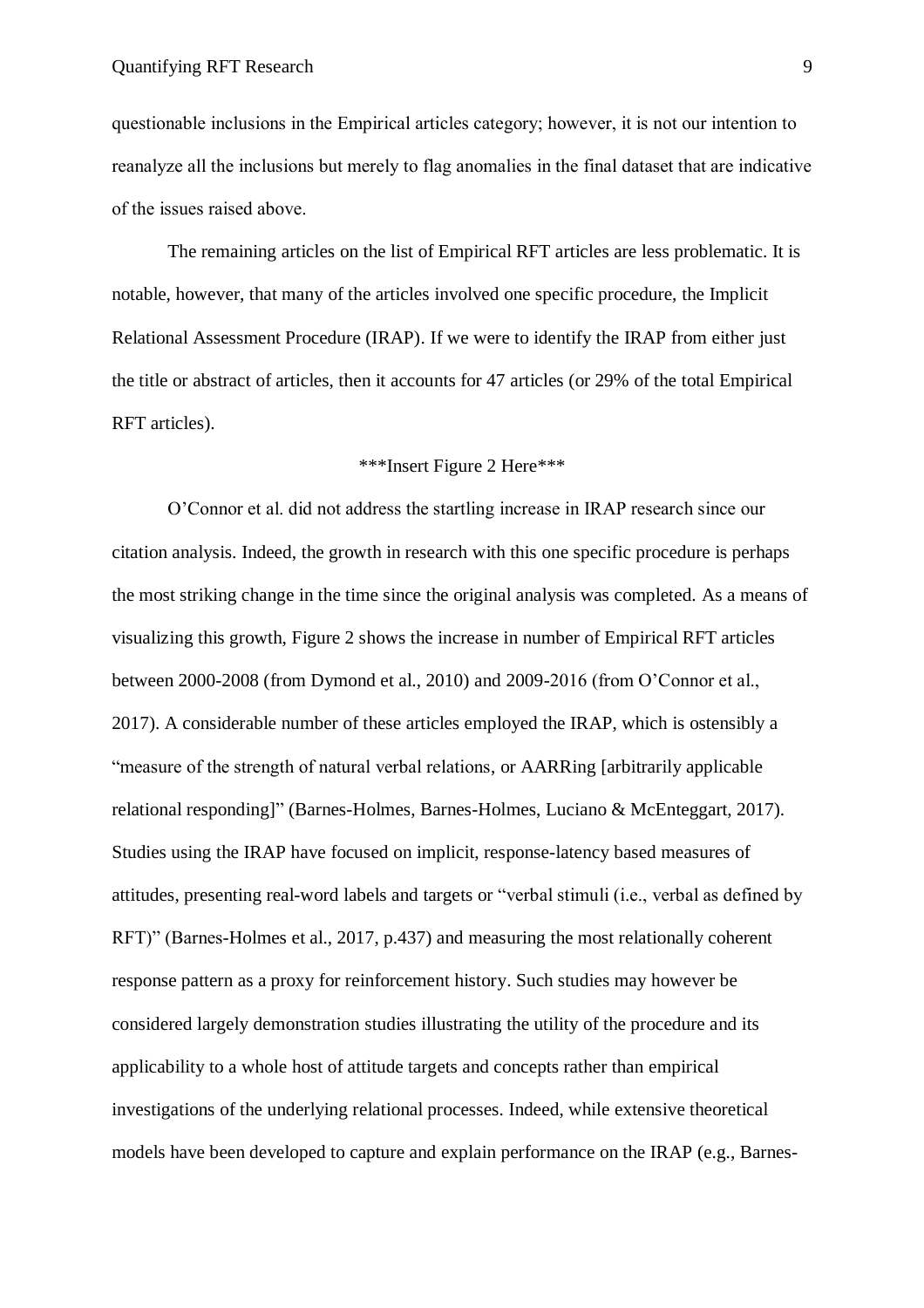Holmes et al., 2017), the intensive nature of the procedure, which requires a practice block and several re-administrations of test blocks, as well as the scoring methods, and inferential analyses have led some to question its status as a bottom-up, functionally-based procedural account of arbitrarily applicable relational responding (Cummins, Roche, Tyndall & Cartwright, 2017; O'Reilly, Roche, & Cartwright, 2015). Excepting a small number of studies that have investigated the role of manipulated contingencies on IRAP performances (e.g., Barnes-Holmes, Murphy, Barnes-Holmes, & Stewart, 2010; Hughes, Hussey, Corrigan, Jolie, Murphy, & Barnes-Holmes, 2016), the IRAP studies included by O'Connor et al. are not empirical in the usual sense, insofar as they do not involve full laboratory control over the process underlying test performance. Rather, such processes are inferred from within the framework of the relevant theoretical model, rather than identified directly, by for example, using entirely laboratory controlled stimulus relations in assessments of the test's core processes. In this way, the relationship between IRAP research and other, empirical research on RFT needs to be elaborated.

Despite this, studies using the IRAP were, as O'Connor et al. outlined, only included if they also cited one of the relevant search terms, which rightly reduces the likelihood of a high false positive rate. However, if the IRAP is a "measure derived from RFT" (O'Connor et al., p. 156), then to what extent can it be said to be influenced by or related to the key concepts of RFT when a study which uses the procedure has itself not met any of the search criteria? We would caution that such articles cannot be said to be directly influenced by RFT and should not have met the inclusion criteria.

Further caution is needed when one reviews the 128 Empirical Other articles in O'Connor et al, which has several questionable inclusions. These include, "Thematic analysis of Antonovsky's sense of coherence theory" (Griffiths, Ryan & Foster, 2011), "Natural language acquisition: State inferring and thinking", published in *International Journal on*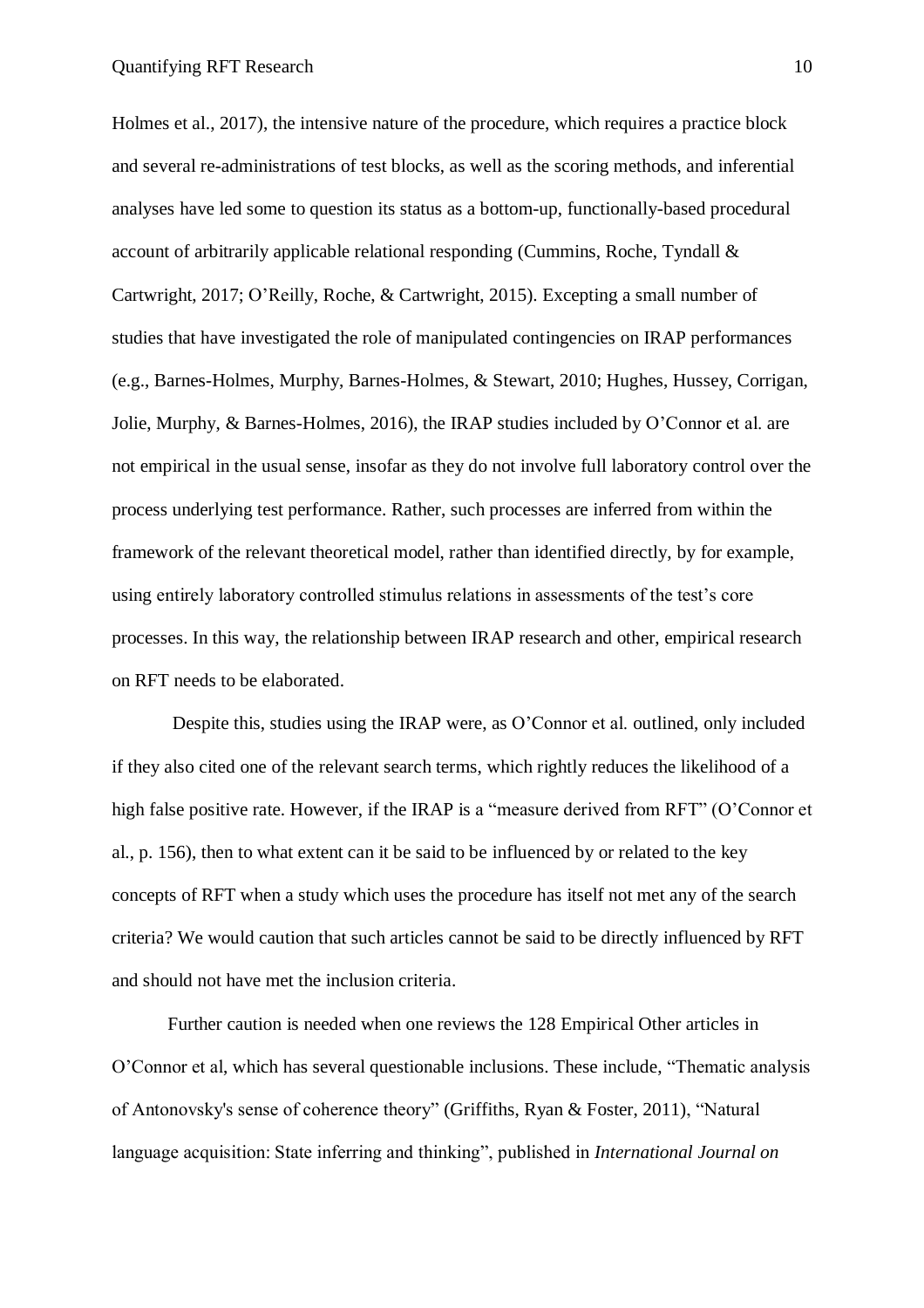*Artificial Intelligence Tools* by Wang and Duan (2016), and "Effects of Video Feedback on Early Coercive Parent-Child Interactions: The Intervening Role of Caregivers' Relational Schemas" (Smith, Dishion, Moore, Shaw & Wilson, 2013). Of course, the inclusion criteria for this category of article were not as stringent as those of the Empirical RFT category as they needed only cite one of the search terms to be included. It is striking, therefore, that an article such as one of those mentioned above might be included in the analysis as an Empirical Other article yet a study using the IRAP which did not cite any search terms was nonetheless omitted.

## **General comments**

There are several noteworthy points to highlight in addition to the above. First, the inter-observer agreement (IOA) score for the Empirical RFT category was the second lowest (86.2%; range 83.7-100%), suggesting some calibration in observer training and/or category definitions may have been needed. This could, in part, have contributed to the questionable inclusions described earlier. Second, Figure 4 indicates one study on "causal" and "spatial" relations, respectively. However, the cited study on causal relations (Tarbox, Zuckerman, Bishop, Olive, & O'Hora, 2011) does not mention the term "causal" and the family of relational frames referred to as "causal" are not defined in any recent accounts of RFT (e.g., Hughes & Barnes-Holmes, 2016). Similarly, we must assume (by conducting a search for the term 'spatial' in the list of Empirical RFT articles) that the only study on spatial relations was by Falla and Alós (2016) in their article entitled, "Contextual Control in Visuospatial Perspective-Taking Skills in Adults with Intellectual Disabilities"; yet, this study investigated deictic relations not spatial relations. Does RFT now consider deictic relations to be types of spatial relations? We're unsure. Recently, however, the first empirical investigation of spatial relations was published by May, Stewart, Baez, Freegard, and Dymond (2017); too late to be included in the present analysis. These points notwithstanding, a list of articles assigned to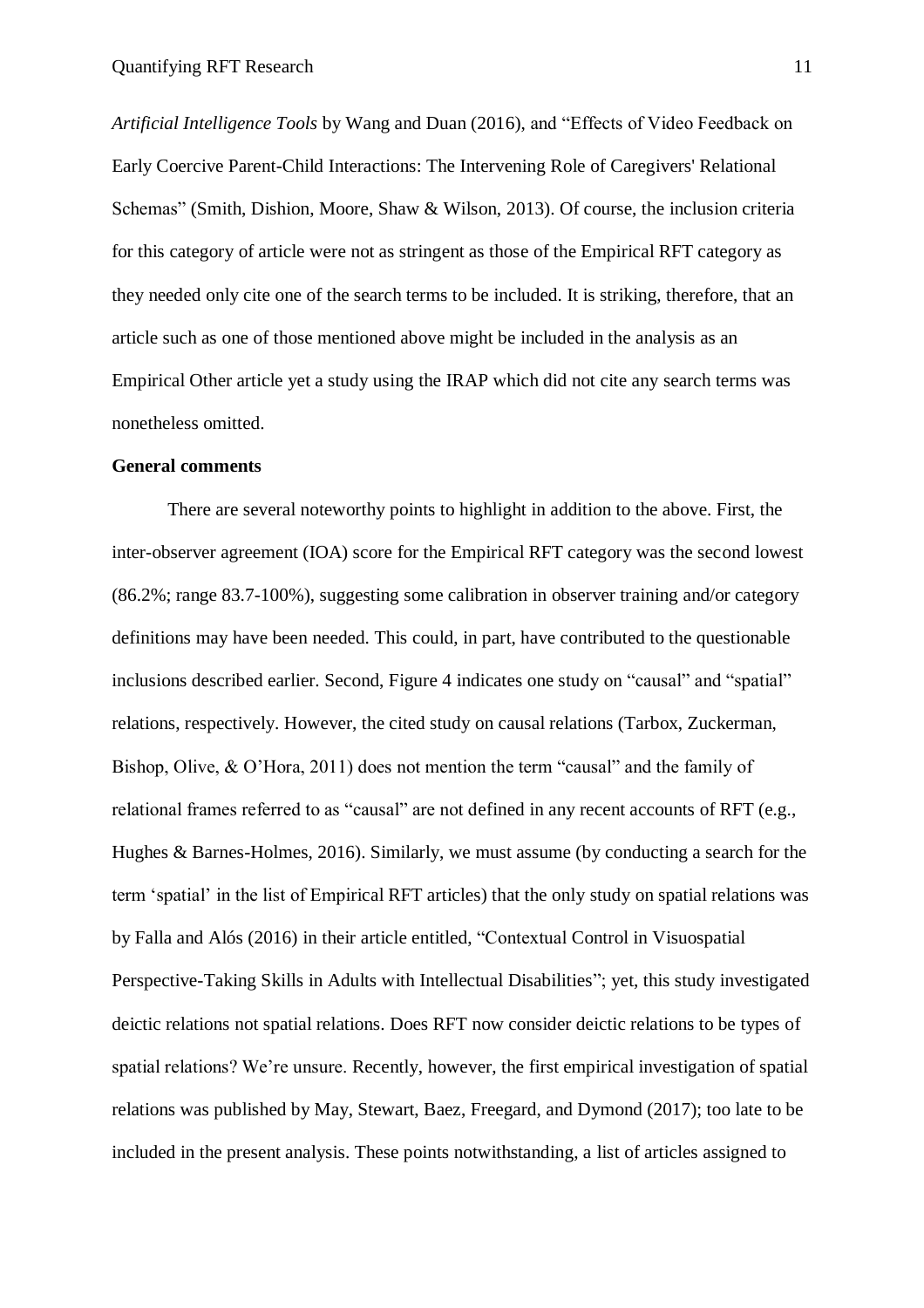relations studied category of Figure 4 would have been helpful. Third, the analytic category recording *country of origin* is in fact *countries of origin* since the countries of *all* authors were recorded and analyzed. This may have led to over-inflation of the geographical sources of RFT based research. It is therefore difficult to conclude that RFT research "has been conducted across five continents" (p.155) when the contributing authors may not have conducted any of the research (this is likely to be the case as there were 202 articles from countries, but only 160 Empirical RFT articles). It may therefore be more appropriate to describe RFT based published research as having contributing authors from across five continents. Finally, with both datasets publicly available, it is possible to reanalyze the O'Connor et al. findings using the criteria of Dymond et al., and further research on this issue is warranted.

## **Conclusion**

Updating a review of the literature enables a research community to delineate the extent to which the nature and scope of the evidence base has changed across time. Consistent with this notion, O'Connor et al. (2007) use their findings to draw direct comparisons with those of Dymond et al. (2010). For example, in response to Dymond et al.'s clarion call to apply RFT-based analyses to atypical populations, the authors conclude that "The current findings, therefore, appear to provide an affirmative response to Dymond et al.'s question as to "whether the applied promise of such interventions is subject to further empirical scrutiny within the domain of atypical language development" (p.11). And, again, in reviewing the breadth of outlets publishing RFT work, O'Connor et al. conclude that "the number of journals publishing Empirical RFT articles has considerably increased ... indicating that reach of Empirical RFT research is spreading beyond its behavior analytic tradition" (p. 13). We encourage the reader to exercise caution when interpreting these comparisons. Irrespective of the relative merit of the approach employed by Dymond et al. or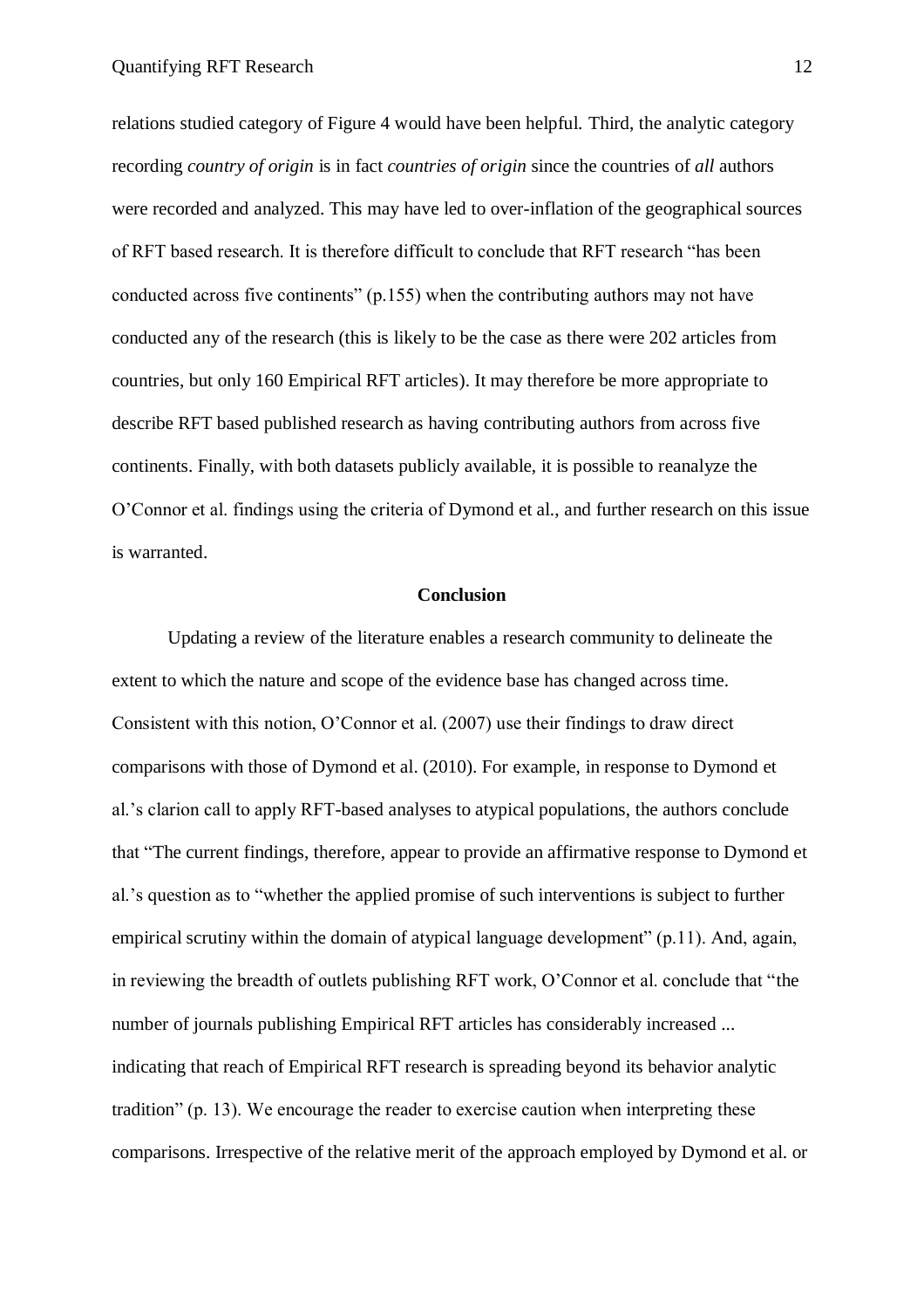O'Connor et al., there can be little disagreement, considering the present discussion, that the respective search strategies differed substantially. We argue that the decision to broaden the definition of Empirical RFT articles represents a significant enough change to render comparisons between the two datasets problematic.

In closing, future citation analyses should carefully distinguish between empirical work on RFT and empirical work supportive of RFT. While O'Connor et al.'s analysis was concerned with the latter ("The objective of the current citation analysis is to provide a review of the impact and empirical support for RFT over the last seven years." p.2), we have shown here that some of the content may not be directly supportive of RFT-based explanations and that alternative explanations, from other theories of derived relations, are possible. Continued refinement in literature searches of RFT related terms is important to track and evaluate theoretical developments and perceived impact on a field; we hope that our cautionary comments are helpful to other scientists in this regard.

# **Compliance with Ethical Standards**

**Conflict of Interest:** The authors declare that they have no conflicts of interest. **Ethical approval:** This article does not contain any studies with human participants performed by any of the authors.

**Informed consent**: This article does not contain any studies with human participants.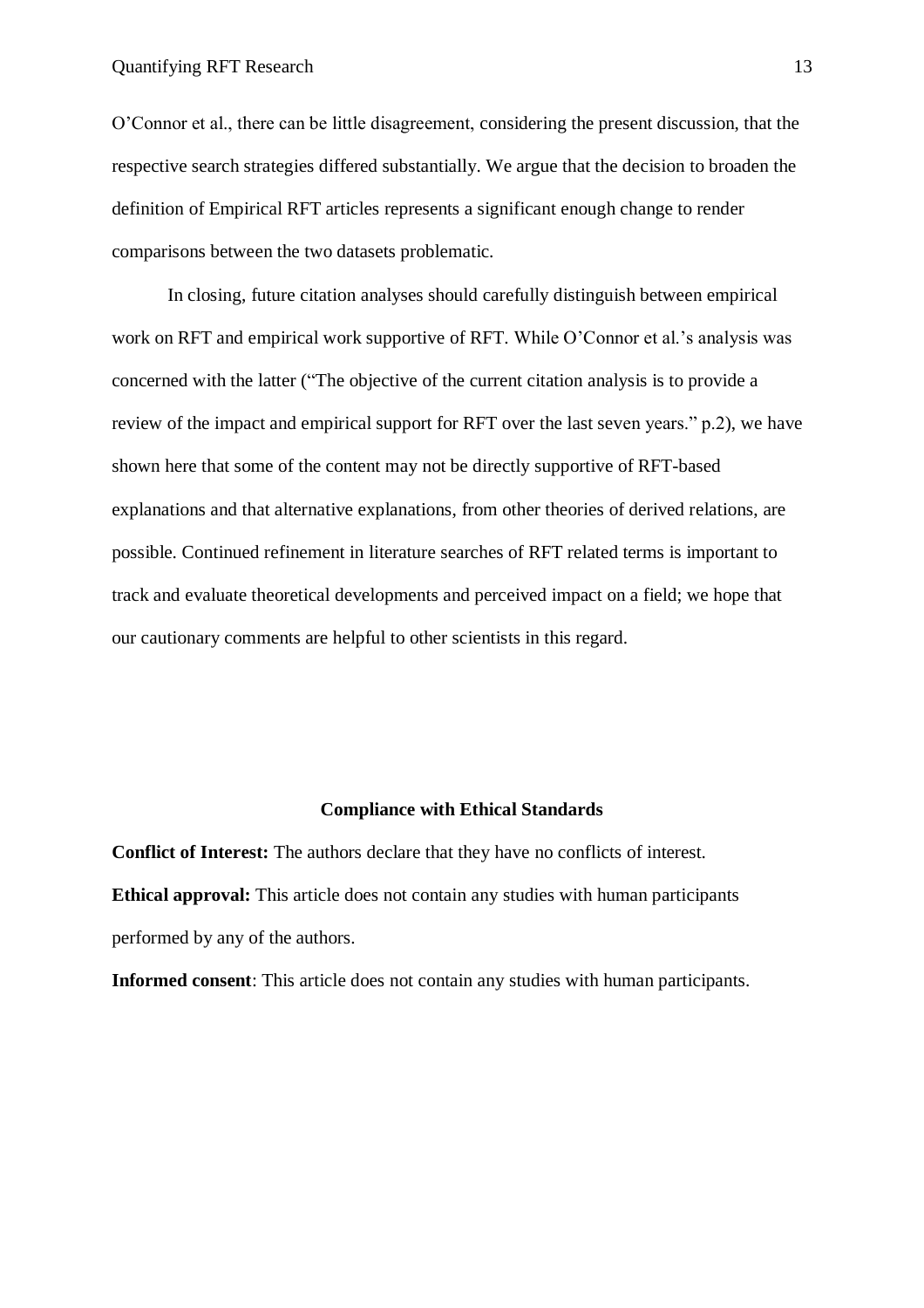#### **References**

- Barnes-Holmes, D., Barnes-Holmes, Y., Luciano, C., & McEnteggart, C. (2017). From the IRAP and REC model to a multi-dimensional multi-level framework for analyzing the dynamics of arbitrarily applicable relational responding. *Journal of Contextual Behavioral Science, 6,* 434-445. doi: 10.1016/j.jcbs.2017.08.001
- Barnes-Holmes, D., Murphy, A., Barnes-Holmes, Y., & Stewart, I. (2010). The Implicit Relational Assessment Procedure: Exploring the impact of private versus public contexts and the response latency criterion on pro-white and anti-black stereotyping among white Irish individuals. *The Psychological Record, 60*, 57-79.
- Cummins, J., Roche, B., Tyndall, I., & Cartwright, A. (2017). Using a novel implicit test methodology to assess the relatedness of equivalence class members*. Manuscript submitted for publication.*
- Dymond, S., May, R. J., Munnelly, A., & Hoon, A. E. (2010). Evaluating the evidence base for relational frame theory: A citation analysis. *The Behavior Analyst, 33*, 97-117.
- Dymond, S., & Roche, B. (Eds.) (2013). *Advances in relational frame theory: Research & application*. Oakland, CA: New Harbinger.
- Dixon, M. R., Small, S. L., & Rosales, R. (2007). Extended analysis of empirical citations with Skinner's *Verbal Behavior*: 1984–2004. *The Behavior Analyst, 30*, 197–209.
- Falla, D., & Alós, F. J. (2016). Contextual control in visuospatial perspective-taking skills in adults with intellectual disabilities. *Behavioral Interventions, 31,* 44-61.
- Griffiths, C. A., Ryan, P., and Foster, J. H. (2011). Thematic analysis of Antonovsky's sense of coherence theory. *Scandinavian Journal of Psychology, 52*, 168-173.
- Hayes, S. C, Strosahl, K. D., & Wilson, K. G. (2012). *Acceptance and commitment therapy: The process and practice of mindful change* (2<sup>nd</sup> edition). New York, NY: Guilford Press.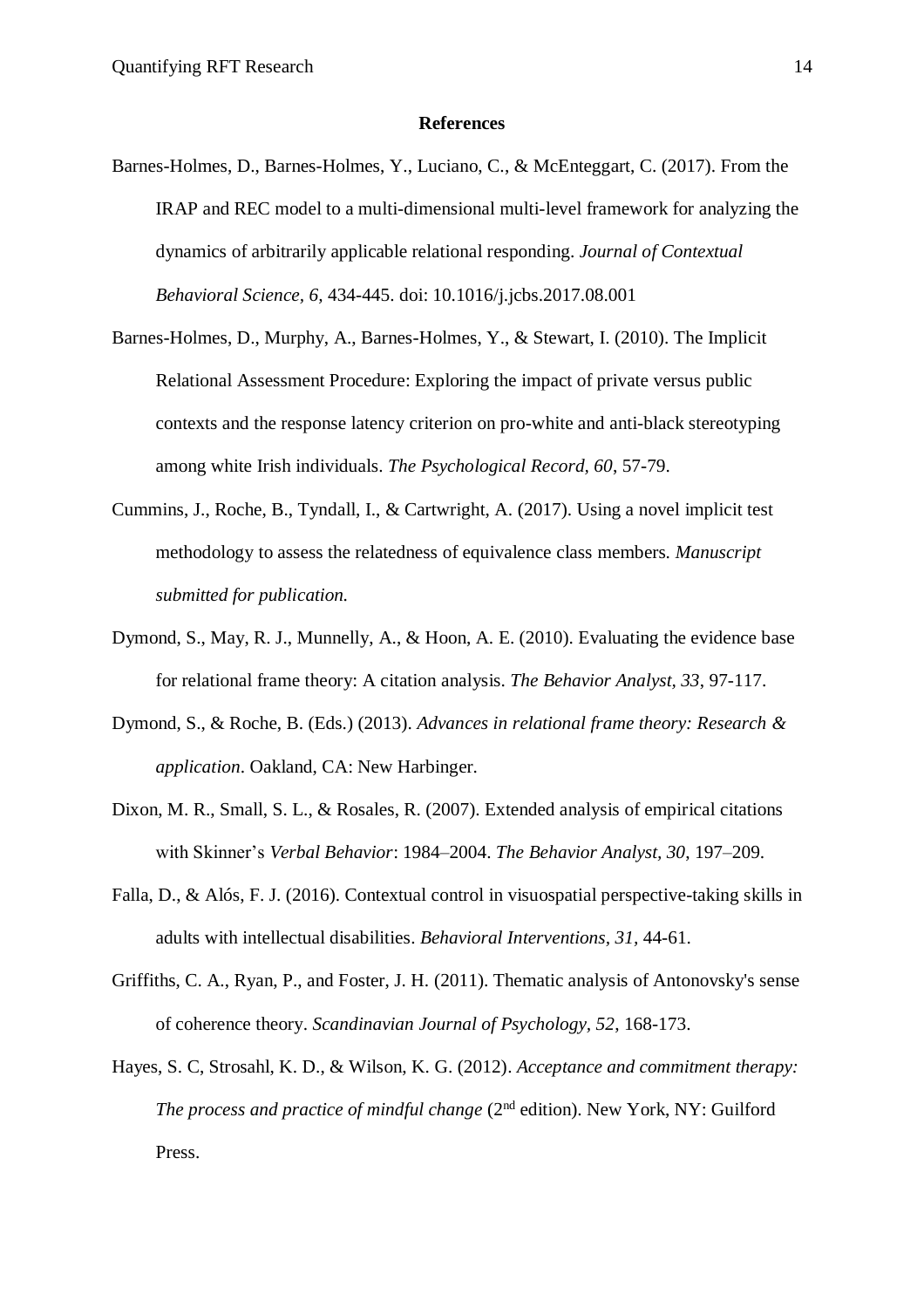- Hayes, S. C. (1996). Developing a theory of derived stimulus relations. *Journal of the Experimental Analysis of Behavior, 65,* 309-311.
- Hayes, S. C. (2017). RFT research explodes over last seven years. Retrieved from: https://contextualscience.org/rft\_research\_explodes\_over\_last\_seven\_years
- Hayes, S. C., Sanford, B. T., & Chin, F. T. (2017). Carrying the baton: Evolution science and a contextual behavioral analysis of language and cognition. *Journal of Contextual Behavioral Science, 6*, 314–328.
- Horne, P. J., & Lowe, C. F. (1996). On the origins of naming and other symbolic behavior. *Journal of the Experimental Analysis of Behavior, 65*, 185–241.
- Hughes, S., & Barnes-Holmes, D. (2016). Relational frame theory: The basic account. In S. Hayes, D. Barnes-Holmes, R. Zettle, and T. Biglan (Eds.), *Handbook of Contextual Behavioral Science* (pp.129-178). New York: Wiley-Blackwell.
- Hughes, S., Hussey, I., Corrigan, B., Jolie, K., Murphy, C., & Barnes-Holmes, D. (2016). Faking revisited: Exerting strategic control over performance on the Implicit Relational Assessment Procedure. *European Journal of Social Psychology, 46*, 632-648.
- Marcon-Dawson, A., Vicars, S. M., & Miguel, C. F. (2009). Publication trends in *The Analysis of Verbal Behavior*: 1999–2008. *The Analysis of Verbal Behavior, 25*, 123– 132.
- Mason, D., & Lee, L. (2017). A behavioral phenomenological inquiry of maker identity. *Behavior Analysis: Research and Practice, 17*, 174-196.
- May, R. J., Hawkins, E., & Dymond, S. (2013). Effects of tact training on emergent intraverbal vocal responses in adolescents with autism. *Journal of Autism and Developmental Disorders, 43*, 996-100.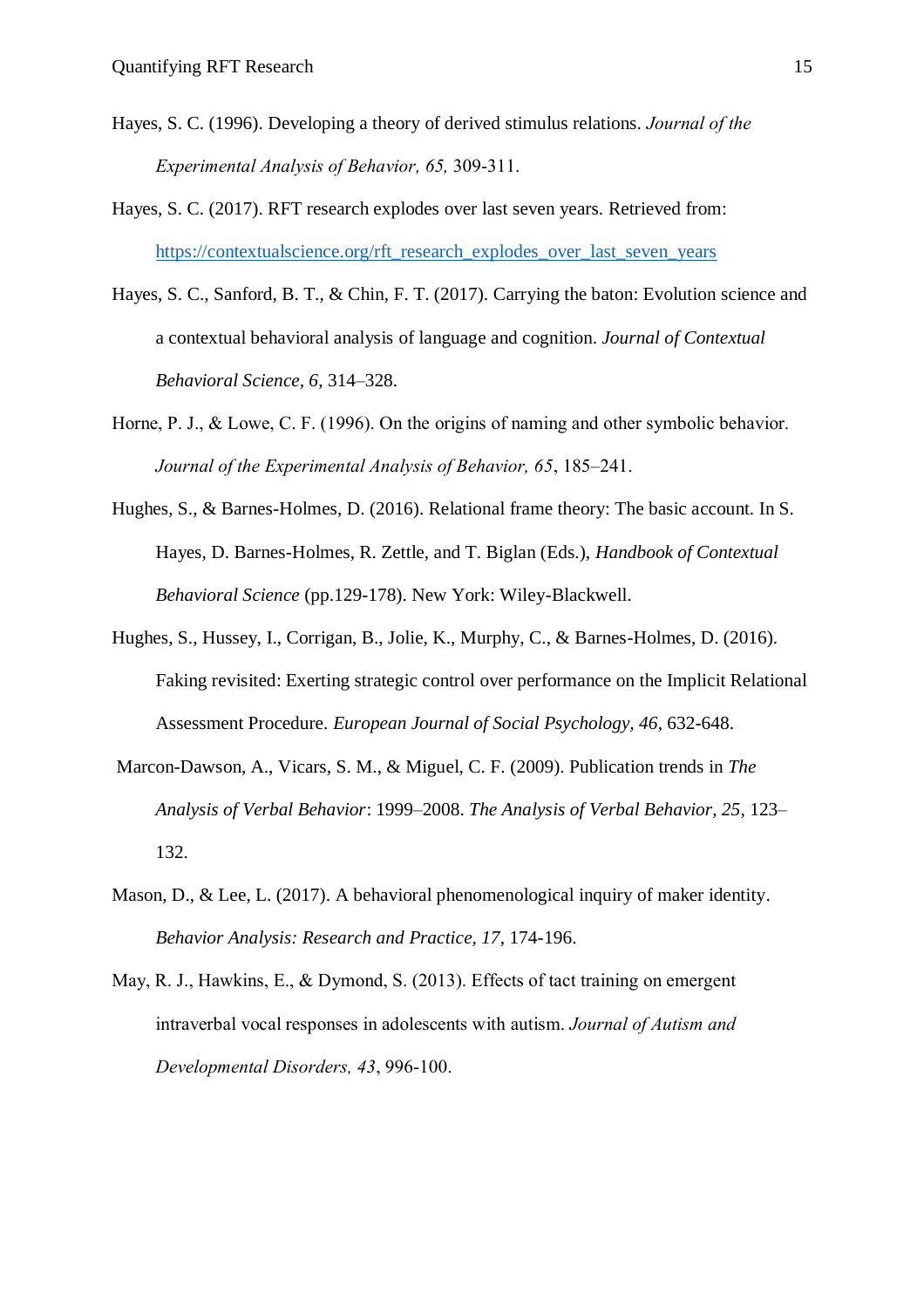- May, R. J., Stewart, I., Baez, L., Freegard, G., & Dymond, S. (2017). Arbitrarily applicable spatial relational responding. *Journal of the Experimental Analysis of Behavior, 107*, 234-257. doi: 10.1002/jeab.250
- McPherson, A., Bonem, M., Green, G., & Osborne, J. G. (1984). A citation analysis of the influence on research of Skinner's *Verbal Behavior*. *The Behavior Analyst, 7*, 157-167.
- Miguel, C. F., Frampton, S. E., Lantaya, C. A., Lafrance, D. L., Quah, K., Meyer, C. S., Elias, N. C., & Fernand, J. K. (2015). The effects of tact training on the development of analogical reasoning. *Journal of the Experimental Analysis of Behavior, 104*, 96-118.
- O'Connor, M., Farrell, L., Munnelly, A., & McHugh, L. (2017). Citation analysis of relational frame theory: 2009–2016. *Journal of Contextual Behavioral Science, 6*, 152- 158.
- O'Reilly, A. G., Roche, B., & Cartwright, A. (2015). Function over form: a behavioral approach to implicit attitudes. In Z. Jin (Ed.), *Exploring Implicit Cognition: Learning, Memory, and Social Cognitive Processes* (pp.162-182). Hershey, PA: Information Science Reference.
- Sautter, R. A., & LeBlanc, L. A. (2006). The empirical applications of Skinner's analysis of verbal behavior with humans. *The Analysis of Verbal Behavior, 22*, 35–48.
- Sidman, M. (1994). *Equivalence relations and behavior: A research story*. Boston: Authors Cooperative.
- Smith, J. D., Dishion, T. J., Moore, K. J., Shaw, D. S., & Wilson, M. N. (2013). Effects of video feedback on early coercive parent-child interactions: The intervening role of caregivers' relational schemas. *Journal of Clinical Child and Adolescent Psychology, 42*, 405-417.
- Steele, D., & Hayes, S. C. (1991). Stimulus equivalence and arbitrarily applicable relational responding. *Journal of the Experimental Analysis of Behavior, 56*, 519–555.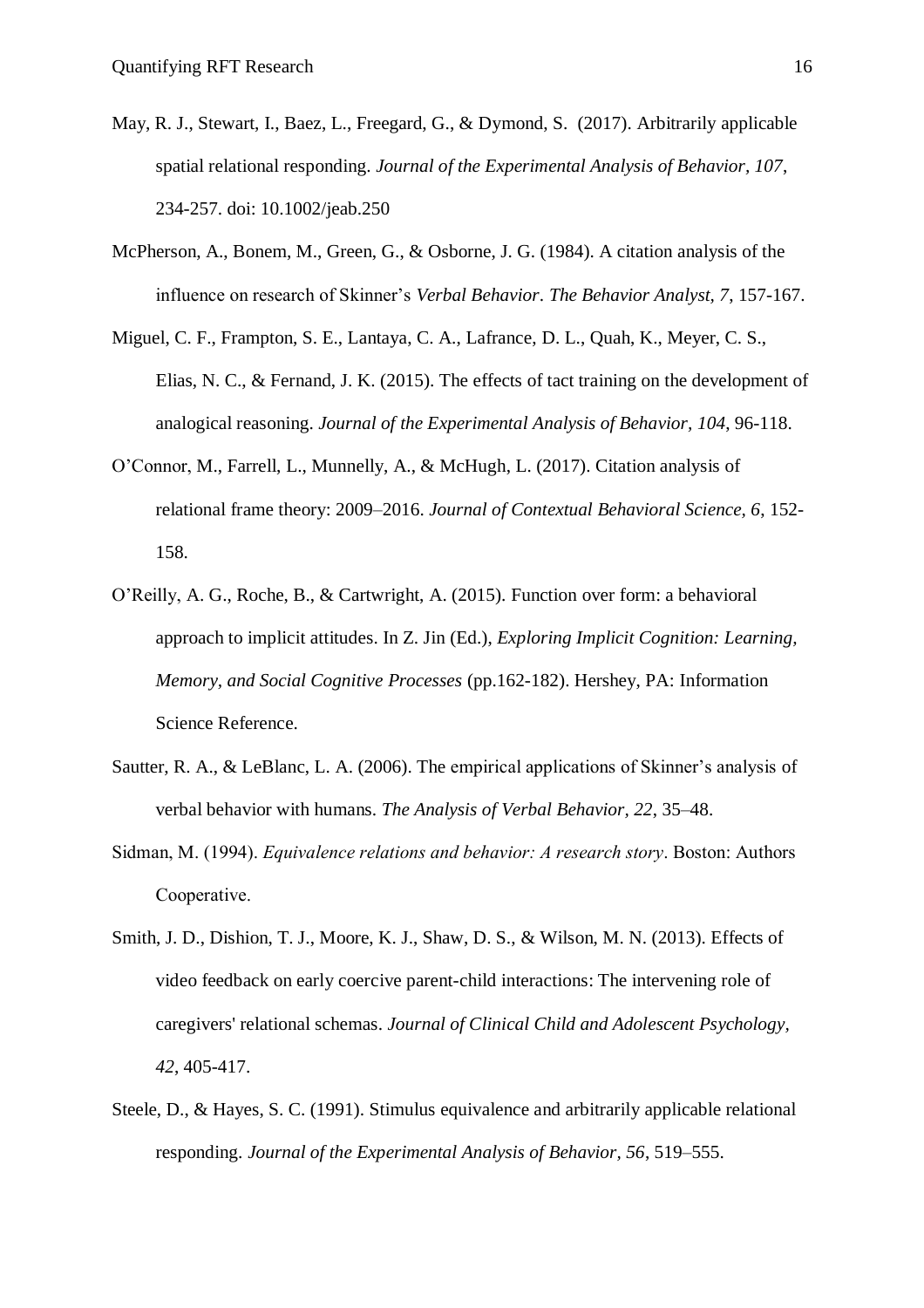- Tarbox, J., Zuckerman, C. K., Bishop, M. R., Olive, M. L., & O'Hora, D. P. (2011). Rulegoverned behavior: Teaching a preliminary repertoire of rule-following to children with autism. *The Analysis of Verbal Behavior, 27*, 125–139.
- Wang, D., & Duan, Y. (2016). Natural language acquisition: State inferring and thinking. *International Journal on Artificial Intelligence Tools, 25*, 165002. doi:

10.1142/S0218213016500226